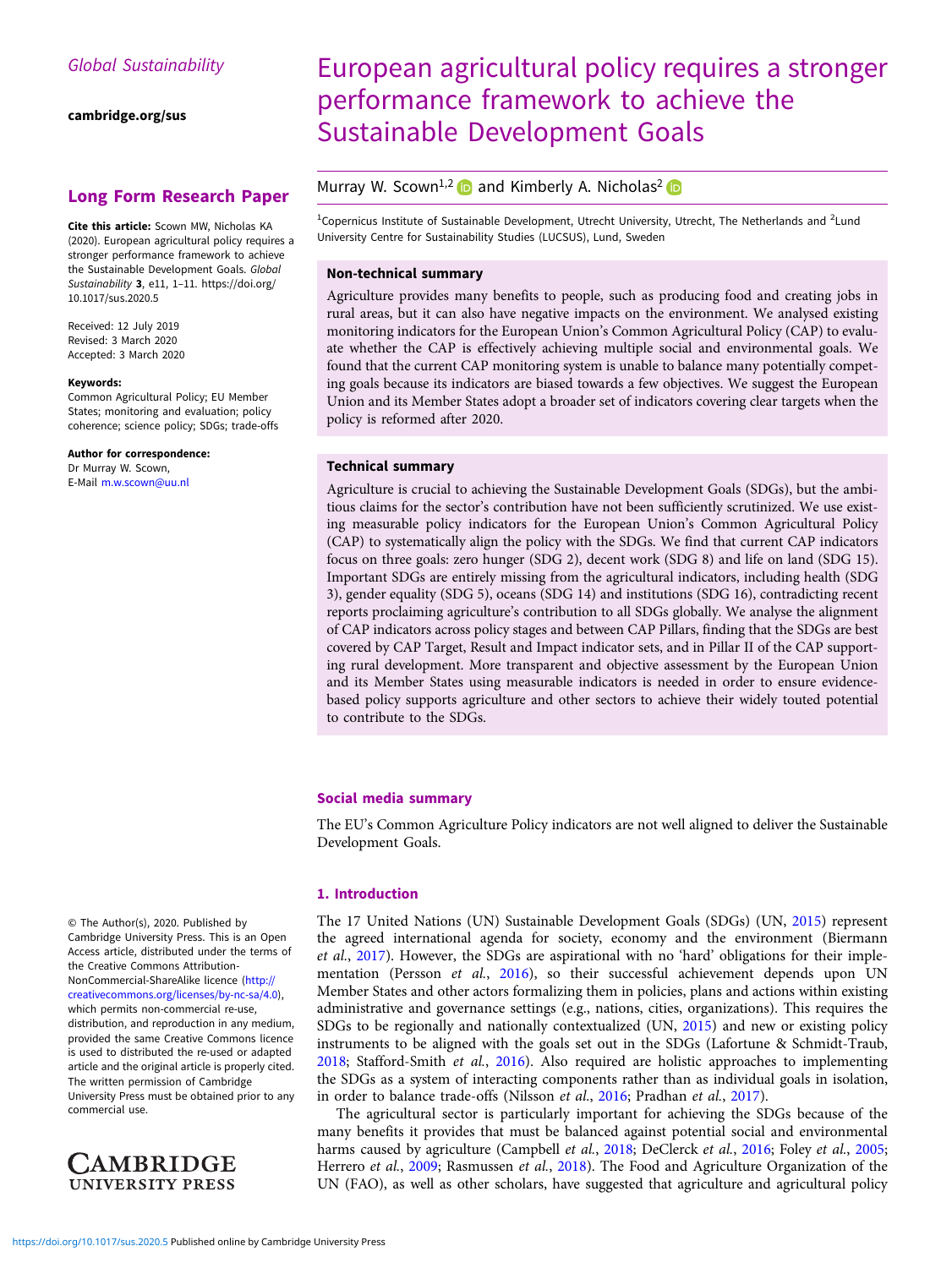can and should contribute to all 17 SDGs (Begashaw & Rockström, [2017;](#page-9-0) FAO, [2017,](#page-9-0) [2018\)](#page-9-0). However, achieving these ambitious goals will depend upon how policy-makers align existing or new agricultural policies with the SDGs and whether these policies are successfully implemented on the ground.

The Common Agricultural Policy (CAP) is the guiding agricultural policy throughout the European Union (EU) and is a potentially very powerful tool for guiding agriculture's contribution to the SDGs. Spending under the CAP has averaged  $€54$  billion annually since 2006 (ECA, [2018\)](#page-9-0) – constituting 38% of the EU's 2014–2020 budget (Pe'er et al., [2017](#page-10-0)). The policy is divided into Pillar I, focusing on financial support to farming, and Pillar II, focusing on rural development programmes. The majority of CAP spending is through Pillar I, primarily direct support to farmers (almost 70% of total CAP spending in 2017; Pe'er et al., [2017](#page-10-0)) and market measures (around 5% of spending in 2017; Pe'er et al., [2017](#page-10-0)), alongside horizontal aspects (nonfinancial polices to ensure agricultural practices comply with other EU sectoral policies, such as the Nitrates Directive). About 25% of total CAP spending in 2017 went to rural development through Pillar II (Pe'er et al., [2017\)](#page-10-0). The CAP will be reformed after 2020, and the European Commission (EC) has stated that the future CAP "has a pivotal role to ensure the EU will deliver on the SDGs" (EC, [2018b,](#page-9-0) p. 72).

The questions of whether and how the CAP and other sectoral policies will contribute to the SDGs is of urgent importance for the EU because of its commitment to being a world leader in achieving the SDGs (EESC, [2017\)](#page-9-0). The EC endorsed the SDGs and therefore is obliged to deliver on the goals in line with the EU requirements to respect international agreements under the Treaty on the Functioning of the European Union. A recent report exposing EU policy gaps for the SDGs (Lafortune & Schmidt-Traub, [2018](#page-9-0)) found that the two greatest limitations to the EU SDG monitoring framework are the absence of clear 2030 targets to be met and the lack of measures to address spillover effects (unintended consequences in other regions or sectors; see also Matthews, [2018\)](#page-9-0). The report also recommended better integration of the SDGs into existing EU policy instruments, as well as closer connections between SDG monitoring and the policy-making process (Lafortune & Schmidt-Traub, [2018](#page-9-0)). A separate fitness check of the CAP (Pe'er et al., [2017\)](#page-10-0) revealed limited internal and external coherence of the policy's objectives, as well as a lack of adequate indicators for evaluating the contribution of policy instruments to overall objectives. The fitness check also concluded that the CAP does not address 12 of the 17 SDGs (Pe'er et al., [2017,](#page-10-0) [2019](#page-10-0)), but this methodology was based on expert opinions rather than transparent, objective evidence.

Here, we quantitatively evaluate how the current CAP aligns with the SDGs in the EU using existing policy indicators (measurable observations of the current status and trend over time of a desired goal; see also Reyers et al., [2017;](#page-10-0) UN, [2018\)](#page-10-0). Indicators are central to the review and follow-up of the SDGs (Persson et al., [2016\)](#page-10-0). The CAP has a comprehensive monitoring and evaluation framework based on indicators at different policy stages (i.e., stages in the process from describing the policy context, to setting objectives, to implementing actions and assessing results). Yet, the question of whether the CAP's existing monitoring and evaluation framework can assess and guide the policy's contribution to the SDGs remains unanswered. Here, we develop and implement a method to systematically, empirically and transparently assess how a policy aligns with the SDGs in terms of its indicator system,

then we apply this method to the CAP across all policy stages. We analyse three guiding indicator sets for the CAP and SDGs, assessing: (1) which SDGs the CAP is currently aligned with; (2) which stages of the CAP policy-making process are currently best positioned to monitor progress towards the SDGs; and (3) how alignment with the SDGs differs between Pillar I and Pillar II of the CAP. Our approach identifies which SDGs are currently well covered and which ones are overlooked by EU agricultural policy indicators. We then discuss how the approach can support future quantification of the trade-offs and synergies within and across sectoral policies in order to support reaching the SDGs in practice.

### 2. Methods

## 2.1. Aligning agricultural indicators with the SDGs

We present a method to evaluate how existing indicators for monitoring and evaluating sectoral policies align with the SDGs. The first step is to identify the relevant indicator sets for (1) sustainability and (2) the sector and jurisdiction of interest, in this case agriculture in the EU, as recommended in the UN Development Programme's Rapid Integrated Assessment (UNDP, [2017\)](#page-10-0). In order to study sustainability in the EU, we used the set of 100 EU SDG indicators (Eurostat, [2018b\)](#page-9-0), which translate the global SDGs into a European context and are used by the EU to evaluate regional progress towards the SDGs.

We identified two relevant policy indicator sets for the agricultural sector in the jurisdiction of the EU: (1) the CAP monitoring and evaluation indicators  $(EC, n.d.a)$  $(EC, n.d.a)$  $(EC, n.d.a)$ ; and  $(2)$  the Agri-Environmental Indicators (AEIs) (Eurostat, [n.d.\)](#page-9-0). The CAP monitoring and evaluation framework includes five types of indicators: Context, Target, Output, Result and Impact, some of which overlap (please see Supplementary Data File S1 for the full list of indicators). The AEIs represent a sixth type of indicator used in the CAP to address environmental concerns. The number of indicators in each set and their officially stated role are listed in [Table 1](#page-2-0).

We align existing agricultural policy indicators with SDG indicators based on the wording of each indicator in the official policy document in which it is described. Because indicators are measured, they are generally more precisely defined in policy documents (e.g., 'life expectancy at birth') than more general goals (e.g., 'achieve good health'), which reduces subjectivity in the alignment process. Following May et al. [\(2006\)](#page-9-0), we use keywords to identify the variable explicitly being measured by each indicator. Indicator sets are deemed to align for a particular indicator if the same keywords appear, indicating that the same variable is being measured in each set ([Figure 1](#page-2-0)). Examples of variables measured by indicators include 'risk of poverty or social exclusion', 'nitrate', 'GDP', 'population' and 'forest area'. We then counted the number of indicators for EU agriculture within each SDG by counting the number of aligned EU SDG indicators within each goal. Often multiple CAP indicators aligned with one EU SDG indicator, in which case the EU SDG indicator was counted as one core indicator for that SDG.

Although policy indicator sets generally lay out the specific variables that are to be measured, their structure and format can require some interpretation. For example, the AEIs have a 'main indicator' (e.g., total livestock density) and several 'supporting indicators' (e.g., share of major livestock types in the total livestock population and grazing livestock density) for a particular variable (in this example livestock). We used the main indicator for alignment, except when we judged the contribution of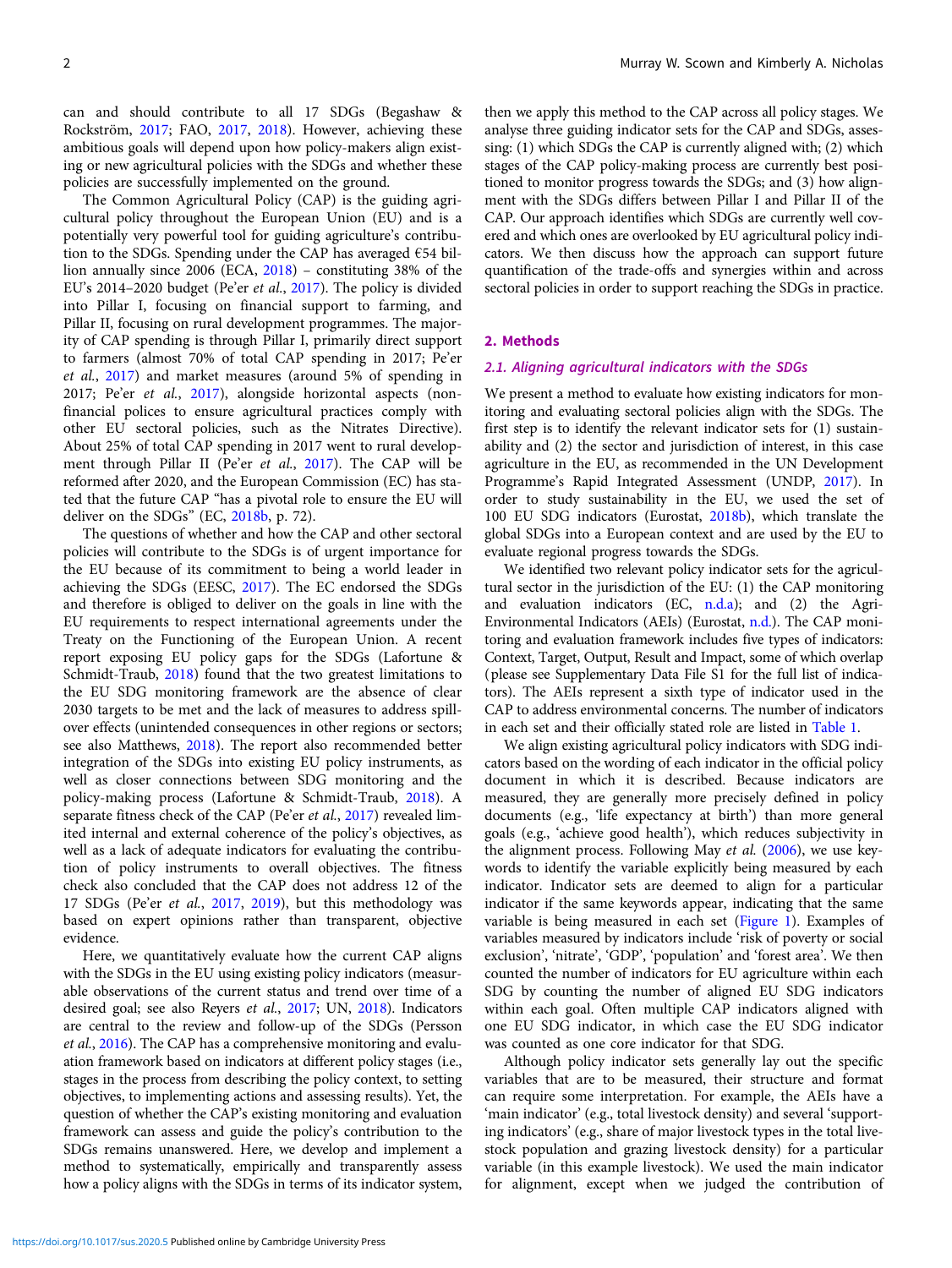Indicator type **Role of indicator set** Role of indicator set Official no. of indicators No. indicators counted here CAP Pillar I and II EU SDG indicators "monitor progress towards the Sustainable Development Goals (SDGs) in an EU context" (Eurostat, [2018b\)](#page-9-0) 100 101 NA CAP Context indicators "general information relevant to the policy" (EC, [n.d.a](#page-9-0)) 45 51 Not separated CAP Target indicators "set quantified objectives at the beginning of the programming period for the rural development policy" (EC, [n.d.a\)](#page-9-0) 24 24 Pillar II only CAP Output indicators "provide information on, for example, the number of beneficiaries of CAP income support [… and] public expenditure for [rural development]" (EC, [n.d.a\)](#page-9-0) 84 84 Separated CAP Result indicators "the direct and immediate effects of [income support] interventions (for example the percentage of farmers income which came from income support) [… and] the effect of rural development policy, such as preventing soil erosion and improving soil management" (EC, [n.d.a](#page-9-0)) 41 41 Separated CAP Impact indicators "the impact of policy interventions for the longer term and when there are effects beyond the immediate period" (EC, [n.d.a\)](#page-9-0) 16 21 Not separated AEIs **Example 20** "monitoring the integration of environmental concerns in the agriculture policy" (Eurostat, [2018a](#page-9-0)) 28 34 NA Total EU agricultural indicators 196 204

<span id="page-2-0"></span>Table 1. The sustainability (European Union (EU) Sustainable Development Goal (SDG)) and agricultural (Common Agricultural Policy (CAP) and Agri-Environmental Indicators (AEIs)) indicator sets aligned and evaluated in this study.

Number of indicators in each set is listed; where 'indicators counted here' is greater than the official number of indicators, we have judged their contribution to SDGs to be sufficiently varied to count sub-indicators separately throughout the remainder of the results (e.g., gross nutrient balance is counted as the two sub-indicators gross nitrogen balance and gross phosphorous balance); please see Supplementary Data File S1 for the full indicator list. Some CAP indicators and AEIs occur in multiple indicator sets but are only counted once in the total here. Finally, whether CAP indicator sets are separated for Pillar I and Pillar II of the policy is also shown.



Fig. 1. Agricultural indicator sets are aligned with the Sustainable Development Goals (SDGs) based on the system variables (bold, underlined) measured. Indicators are aligned based on keywords in the official documents defining and describing the measurement of each indicator. Examples are shown for Common Agricultural Policy (CAP) context indicators and Agri-Environmental Indicators (AEIs) for three SDGs where indicator sets align (first three rows), one SDG indicator that is not present in agricultural indicators (fourth row) and agricultural indicators that are not aligned with SDGs (final row).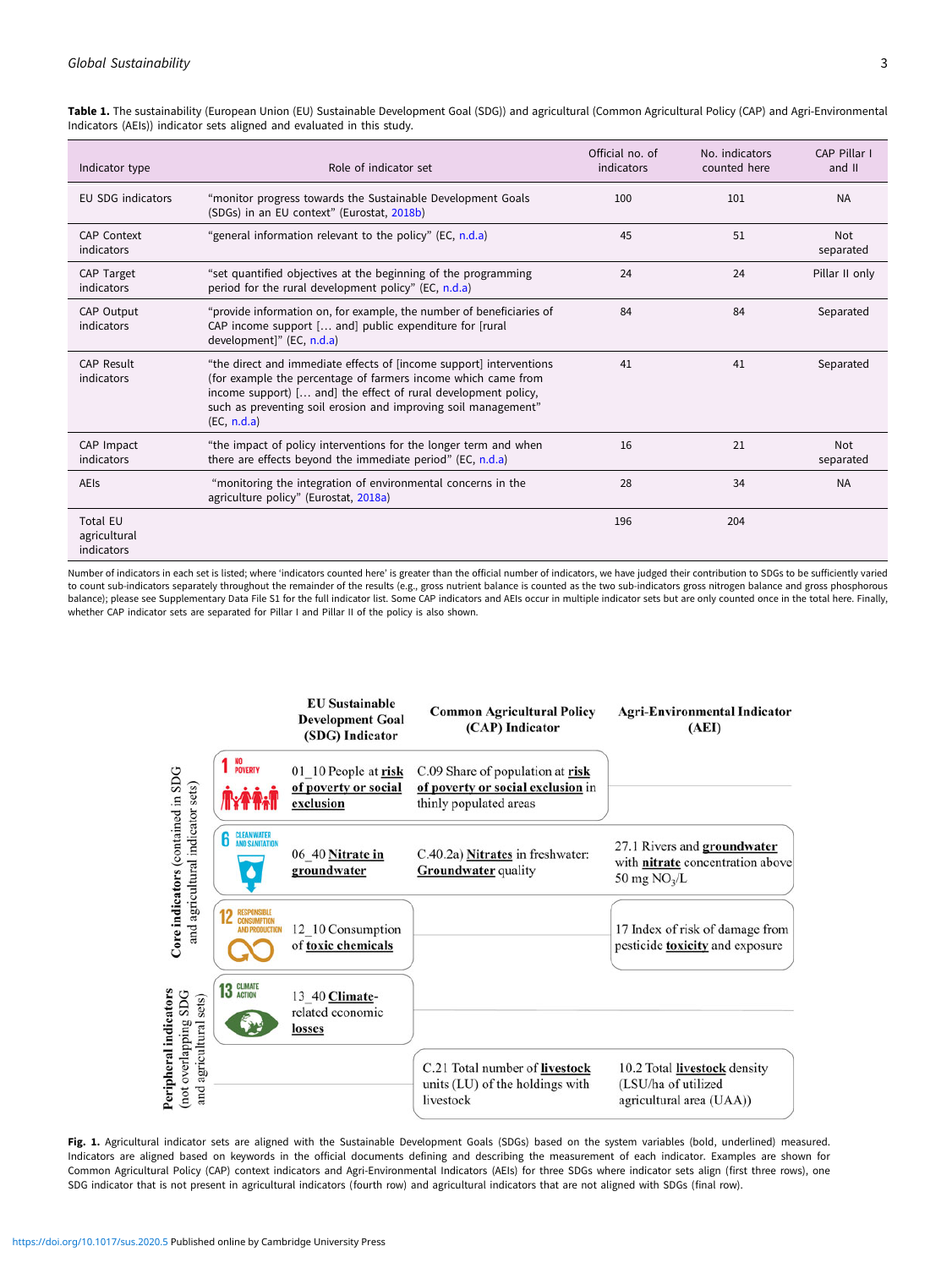<span id="page-3-0"></span>supporting or sub-indicators to the SDGs to be sufficiently varied to merit considering it separately. For example, under the indicator 'gross nutrient balance on agricultural land', which occurs as some variant in the EU SDG indicators, CAP indicators and AEIs, we counted the sub-indicators of 'gross nitrogen balance' and 'gross phosphorus balance' separately. This decision was made because these nutrients act very differently in different settings (Conley et al., [2009](#page-9-0); e.g., if N is reduced to mediate marine eutrophication and phytoplankton blooms but excess P is ignored and causes lake cyanobacterial blooms even under low N availability), resulting in different policy implications. Similarly, sub-indicators of nitrate pollution in surface water (from the two agricultural sets) and in groundwater (from the EU SDG indicators) were treated separately during the alignment. The complete list of all indicators from the EU SDG indicator set, CAP indicator set and AEI set and their alignment is provided in Supplementary Data File S1.

## 2.2. Monitoring progress towards SDGs across CAP policy-making stages

We used an adaptation of the policy coherence framework of Nilsson et al. [\(2012\)](#page-10-0) to map existing agricultural indicators to SDGs at different stages of the policy-making process (Figure 2), making it possible to identify stages where the CAP does or does not align with the SDGs. By 'stages', we mean points along the policy cycle from describing the policy context, through setting objectives, to implementing actions and assessing results [\(Table 2](#page-4-0)). We positioned the CAP indicators at different stages of policy-making based on their officially stated purpose [\(Table 1\)](#page-2-0), regardless of whether they achieve that purpose in practice.

We placed the CAP Context and Impact indicators at the beginning and end of (one cycle of) the framework, respectively. Eighteen Context indicators are also Impact indicators (Supplementary Data File S1), which highlights how impacts from past policies influence the context of future policy iterations. The CAP Target indicators are meant to be "used to set quantified objectives at the beginning of the programming period for the rural development policy" (EC, [n.d.a](#page-9-0); i.e., for Pillar II of the CAP), so we position those in the objectives box (Figure 2  $\&$ [Table 2\)](#page-4-0). The CAP Output indicators monitor the number of beneficiaries and the amount of expenditure under each of the CAP measures and priority areas corresponding to the implementation of policy instruments. The CAP Result indicators monitor the outcomes of policy implementation through changes in management practices (e.g., the allocation of agricultural land under contract to improve water management). Finally, the AEIs are based on the DPSIR (Driving forces–Pressures–States–Impacts– Responses) framework, falling along several stages of policy-making, but mainly in policy outcomes (e.g., area under conservation or zero tillage) and impacts (e.g., soil erosion). Indicators from each set do not always fit into the same part of the policy-making framework (e.g., some Context indicators are also Impact indicators), but these general alignments reflect the purpose of the indicators and the policy stage definitions of Nilsson et al. ([2012\)](#page-10-0).

## 2.3. Assessing indicator alignment with SDGs across the two pillars of the CAP

Different sets of indicators are used for the two pillars of the CAP. In order to determine how CAP direct support, market measures and horizontal aspects (Pillar I) compare to the rural development



Fig. 2. Five stages of the policy process (shown in capital letters) within which we aligned the relevant European Union agricultural indicator sets (shown in italics). Agri-Environmental Indicators are relevant throughout the policy process and are thus shown in the centre. Descriptions of each stage, following the policy coherence framework of Nilsson et al. ([2012](#page-10-0)), and examples of indicators are given in [Table 2](#page-4-0). CAP = Common Agricultural Policy.

programme (Pillar II) in terms of alignment with the SDGs, we aligned CAP indicators with the EU SDG indicators separately for Pillar I and Pillar II using the keyword alignment from policy documents approach shown in [Figure 1.](#page-2-0) The CAP Target, Output and Result indicators are defined specifically for each pillar and were analysed in this section, whereas the CAP Context and Impact indicators are defined for the entire CAP and not separated between pillars (see [Table 1](#page-2-0)). Furthermore, Target indicators only exist for Pillar II of the CAP. We did not further disaggregate our analysis into instruments within pillars (e.g., direct support versus market measures in Pillar I).

## 3. Results

#### 3.1. Alignment of agricultural indicators with the SDGs

By following the process of indicator alignment shown in [Figure 1,](#page-2-0) we found that 29 of the 100 EU SDG indicators were covered by at least one relevant EU agricultural indicator (CAP and/or AEI). We interpret these 29 existing policy indicators as core to the agricultural sector's contribution to the SDGs in the EU [\(Figure 3\)](#page-4-0); however, the results highlight that over 70% of EU SDG indicators are not covered by current agricultural indicators. Fourteen of the 29 core aligned indicators were environmental (e.g., the farmland bird index, greenhouse gas emissions and soil and water resource indicators), while 15 were socioeconomic (e.g., agricultural income, training of farm managers and employment rates).

Analysis of the 29 core indicators shows that five relate to zero hunger (SDG 2, which also focuses on sustainable agricultural production) and life on land (SDG 15) and four relate to decent work and economic growth (SDG 8) ([Figure 3\)](#page-4-0). We interpret these as the main three SDGs that the CAP monitoring and evaluation framework is currently well positioned to assess. A secondary focus is on energy (SDG 7), which has three core indicators,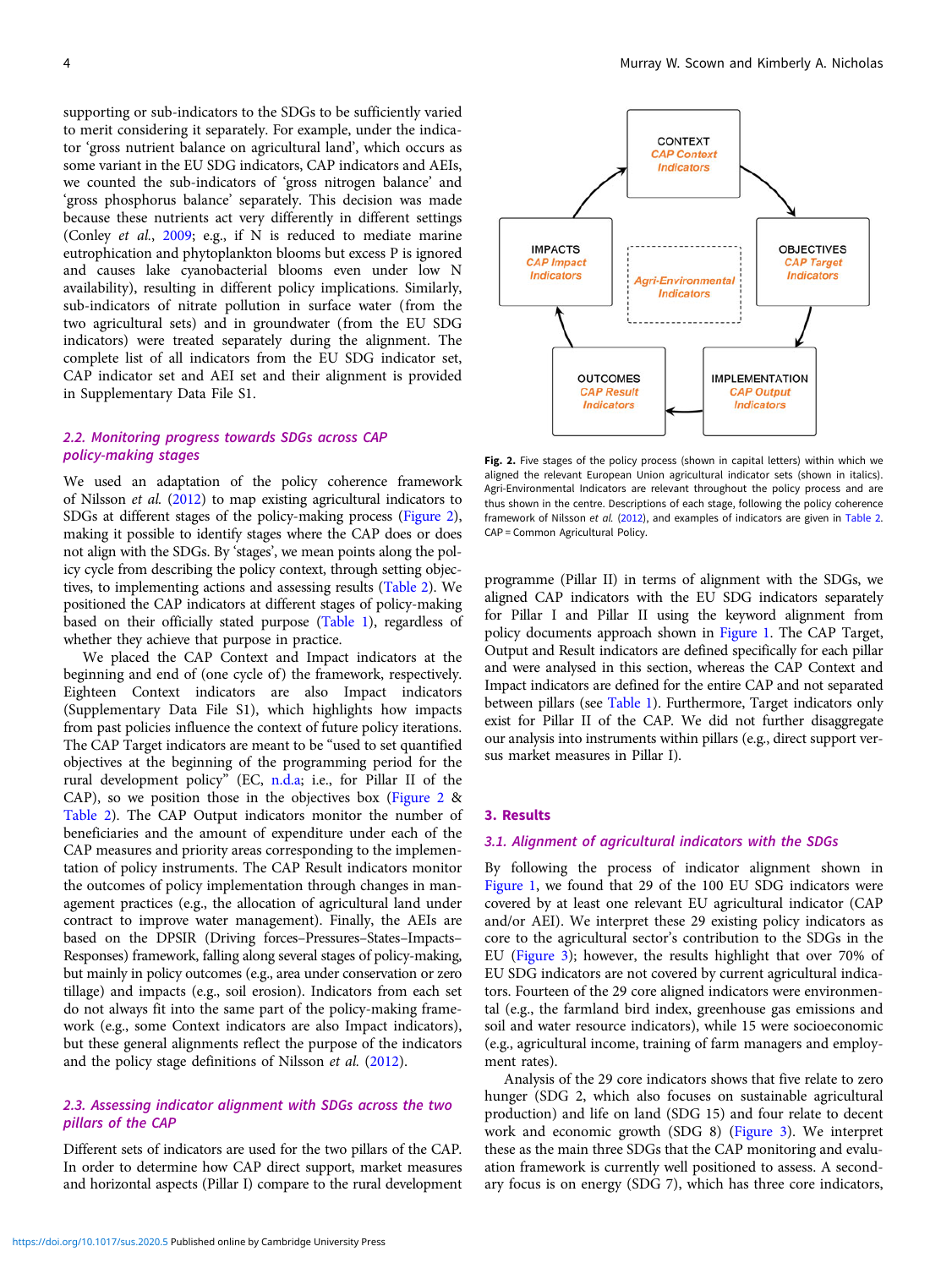<span id="page-4-0"></span>Table 2. Framework for stages of the policy-making process used to assess which agricultural indicator sets align with the Sustainable Development Goals at particular stages of policy-making.

| Policy-making stage<br>used in this paper  | Nilsson et al.<br>$(2012)$ concept | Nilsson et al. (2012) definition                                                                    | EU indicators                                                                     | Example indicators                                                                                                         |
|--------------------------------------------|------------------------------------|-----------------------------------------------------------------------------------------------------|-----------------------------------------------------------------------------------|----------------------------------------------------------------------------------------------------------------------------|
| Context                                    | Contextual factors                 | <b>NA</b>                                                                                           | CAP Context indicators (excluding<br>those that overlap CAP Impact<br>indicators) | Total population and percentage in<br>regions by urban-rural typology                                                      |
| Objectives                                 | Policy outputs                     | "the decisions on objectives and<br>instruments that are meant to<br>achieve policy goals"          | CAP Target indicators                                                             | Percentage of agricultural land under<br>management contracts to improve soil<br>management and/or prevent soil<br>erosion |
| Implementation (of<br>payment instruments) | Policy<br>implementation           | "the arrangements by authorities<br>and other actors for putting<br>policy instruments into action" | CAP Output indicators                                                             | Basic payment scheme – number of<br>hectares                                                                               |
| Outcomes                                   | Outcomes                           | "the behavioural changes and<br>responses of actors in society,<br>such as industry or households"  | CAP Result indicators                                                             | Percentage of irrigated land switching<br>to more efficient irrigation system                                              |
| Impacts                                    | Impacts                            | "the environmental and other<br>effects resulting from the<br>outcomes"                             | CAP Impact indicators                                                             | Soil erosion by water                                                                                                      |
| Multiple                                   | <b>NA</b>                          | <b>NA</b>                                                                                           | Agri-Environmental Indicators                                                     | Share of the year when the arable area<br>is covered by plants or plant residues                                           |

Concepts and definitions for policy stages originate from the policy coherence framework by Nilsson et al. [\(2012\)](#page-10-0). We have aligned the EU CAP indicators used by policy-makers to monitor and assess the CAP to one of each of the five stages, illustrated with examples. Agri-Environmental Indicators are not specified for different stages of the policy-making process and so are kept separate. Please see Supplementary Data File S1 for the full indicator list.

CAP = Common Agricultural Policy; EU = European Union.



Fig. 3. Distribution of 29 existing European Union (EU) agricultural policy indicators core to achieving the Sustainable Development Goals (SDGs). Radiating bars in the inner pie represent the number of agricultural indicators (Common Agricultural Policy (CAP) or Agri-Environmental Indicators (AEIs)) aligned with EU SDG indicators; indicator names are summarized in boxes. The inner edge of the outer circle represents the total number of EU SDG indicators within each goal (100 in total; 5 each for SDGs 14 and 17 and 6 each for all others); white space represents EU SDG indicators not aligned with agricultural indicators. Please see Supplementary Data File S1 for the full indicator list, including where multiple CAP indicators align with a single EU SDG indicator.

\* Gross nitrogen balance and gross phosphorus balance are counted separately here, but are lumped as gross nutrient balance in the official EU SDG indicators list.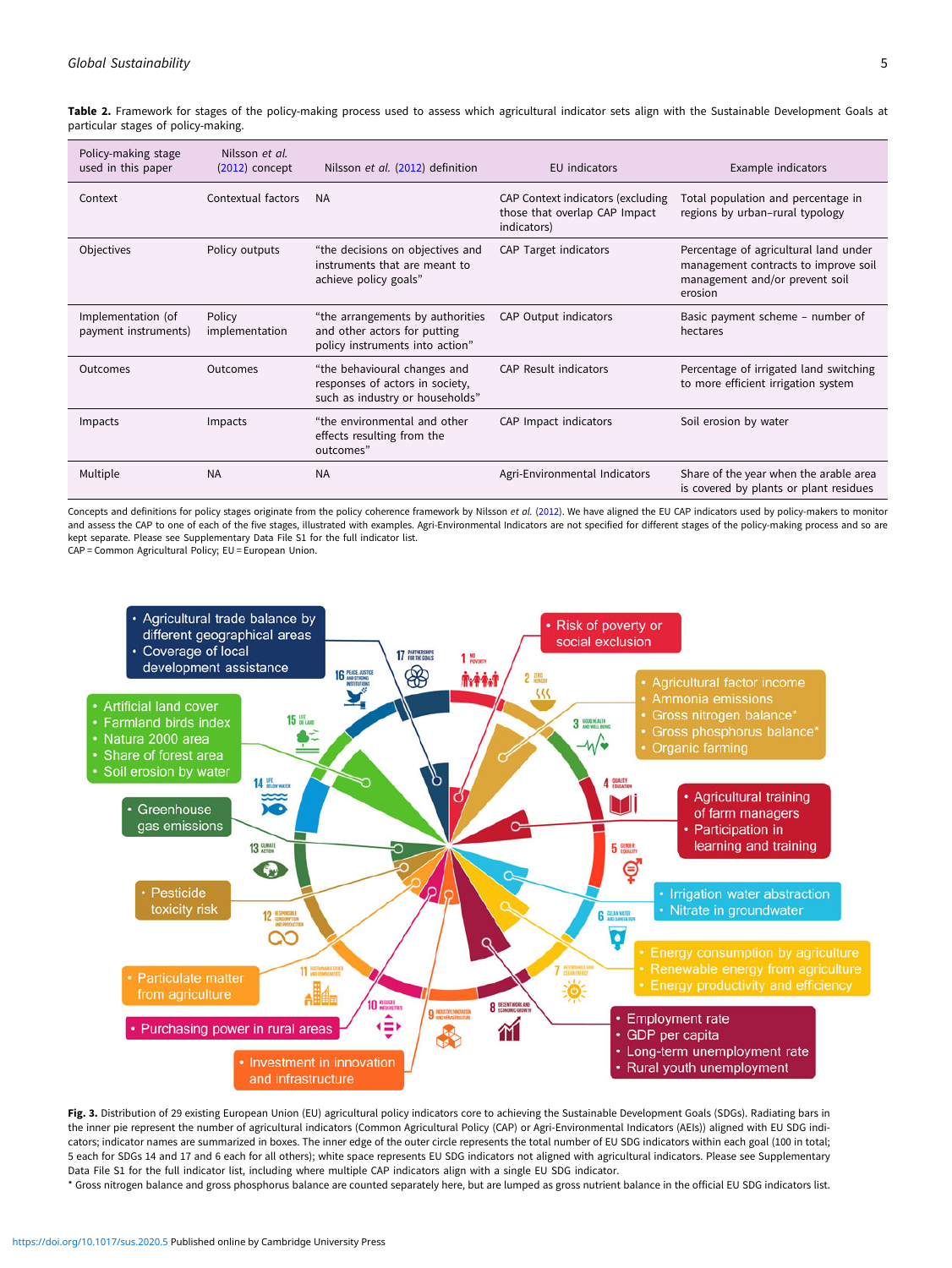and education (SDG 4), water (SDG 6) and partnerships (SDG 17), which each have two core indicators [\(Figure 3](#page-4-0)). Overall, 13 of the 17 SDGs contain at least one core agricultural indicator in the EU [\(Figure 3](#page-4-0)). However, four of the SDGs – health (SDG 3), gender (SDG 5), oceans (SDG 14) and institutions (SDG 16) – are not directly covered by any existing agricultural indicators ([Figure 3](#page-4-0) & Supplementary Data File S1). Conversely, there are existing EU sustainability indicators that are currently not measured by any of the agricultural indicators, but that appear to be relevant for agriculture, including phosphate in rivers (SDG 6), climate-related economic losses (SDG 13) and (rural) health and well-being (SDG 3) (see Supplementary Data File S1 for the full list of EU SDG indicators).

## 3.2. Indicator alignment with SDGs across CAP policy-making stages

In total, out of 204 unique agricultural indicators (not double counting those in multiple indicator sets), 79 (39%) were aligned with an SDG. We found a wide variation in alignment between CAP indicators and SDGs at different policy stages [\(Figure 4\)](#page-6-0). This means that the CAP's potential to contribute to the SDGs currently is not optimized across stages and varies greatly between stages from setting objectives to implementing instruments and monitoring outcomes and impacts. At the start of the process, in the context policy stage, specific policy processes are undertaken (such as the post-2020 reform of the CAP) to establish the general goals of the CAP. Here, the CAP Context indicators align with the greatest number of SDGs  $(n = 9)$  out of 17). In the next stage, these goals are operationalized into objectives, represented by the CAP Target indicators, which have the greatest proportion of indicators explicitly aligning with the SDGs (83%). However, the CAP does not actually specify values for these indicators that should be met by a certain time, and no Target indicators exist at all for Pillar I of the CAP (Supplementary Data File S1). The payment instruments of the CAP are used to achieve the implementation stage, where the CAP Output indicators – which monitor, for example, the number of beneficiaries and the area or population covered under different funding measures – only align with four SDGs, and 86% do not explicitly align with any EU SDG indicator ([Figure 4](#page-6-0) & Supplementary Data File S1). Following the implementation of policy instruments, the outcome stage of behavioural responses is measured by the CAP Result indicators, leading to the final stage of social and environmental impacts. The CAP Result and Impact indicators, as well as the AEIs, each have between 44% and 61% alignment with the SDGs and cover 7 or 8 of the 17 goals, meaning that approximately half of the policy outcomes and impacts relevant for the current CAP also address the SDGs.

## 3.3. Indicator alignment with SDGs across the two pillars of the **CAP**

We analysed the alignment of agricultural policy indicators with sustainability goals between the two pillars of the CAP ([Figure 5](#page-7-0)). Only the CAP Target, Output and Result indicators are specific to a pillar, whereas the Context and Impact indicators exist for the CAP as a whole [\(Table 1](#page-2-0)); thus, only the former were analysed here. While the two pillars had nearly identical numbers of indicators ( $n = 74$  versus 75), only eight agricultural indicators from Pillar I (11%) aligned with EU SDG indicators (Supplementary Data File S1), covering only four SDGs

([Figure 5](#page-7-0)). By contrast, Pillar II had six times more indicators aligned with EU SDGs, a total of 49 indicators (65%; Supplementary Data File S1) covering nine SDGs ([Figure 5](#page-7-0)). Both pillars of the CAP have indicators that align with and could potentially monitor progress towards zero hunger (SDG 2), quality education (SDG 4) among farmers, innovation and improved infrastructure (SDG 9) in agriculture and climate action (SDG 13). Pillar II additionally has indicators aligning with SDGs 6, 7, 8, 15 and 17 [\(Figure 5](#page-7-0)). However, eight SDGs are not covered by the pillar-specific agricultural indicators (SDGs 1, 3, 5, 10, 11, 12, 14 and 16).

#### 4. Discussion

## 4.1. Key findings in context

Critical evaluation of how agricultural policies support or constrain sustainable development is necessary in order to determine whether existing policies can achieve the ambitious claims made for the sector. Our results for EU agricultural policy do not reflect assertions for agriculture's expected contribution to the SDGs in the region (EC, [2017](#page-9-0)). We found that EU agricultural policy indicators are primarily focused on three SDGs: zero hunger (SDG 2), decent work and economic growth (SDG 8) and life on land (SDG 15). EU agricultural indicators are missing entirely for good health and well-being (SDG 3), gender equality (SDG 5), life below water (SDG 14) and good governance through institutions (SDG 16) (Figures  $3-5$ ) – issues that have all been highlighted as important for agriculture by the FAO (FAO, [2017](#page-9-0), [2018\)](#page-9-0) and other scholars (Begashaw & Rockström, [2017](#page-9-0); Jansson et al., [2019;](#page-9-0) Karlsson et al., [2016\)](#page-9-0). Other assessments, too, have found gaps in agricultural policy and the SDGs. Recent expert assessment concluded that the CAP is most relevant for SDGs 2 (zero hunger), 6 (water), 12 (responsible consumption and production), 13 (climate action) and 15 (life on land), but that current CAP instruments only support SDGs 1 and 2 (Pe'er et al., [2019\)](#page-10-0).

Considering our results as well as the Pe'er et al. [\(2019](#page-10-0)) expert assessment, SDG 2 appears to be the only goal that the current CAP is simultaneously (1) highly relevant for, (2) structured to support and (3) capable of monitoring progress towards. These finding disagree with the European Commission's communique on the future of the CAP (EC, [2017](#page-9-0)), which states that the CAP contributes to 13 of the 17 goals – excluding reduced inequalities (SDG 10), oceans (SDG 14), institutions (SDG 16) and partnerships (SDG 17). Our results also contrast global and African reports that highlight agriculture's contribution to oceans and institutions (SDGs 14 and 16) (Begashaw & Rockström, [2017;](#page-9-0) FAO, [2017,](#page-9-0) [2018](#page-9-0)), which are missing from both the European Commission's communique (EC, [2017\)](#page-9-0) and our findings ([Figure 3](#page-4-0)). These discrepancies highlight the need for rigorous and transparent methods for assessing policy alignment for the SDGs, such as the one we have presented here.

Two particular discrepancies between our results, those of Pe'er et al. [\(2019\)](#page-10-0) and the European Commission's ambitions for the CAP are important to note regarding the goals for responsible production and consumption (SDG 12) and reduced inequalities (SDG 10). First, the only CAP indicator we found aligning with SDG 12 is the AEI 'index of risk of damage from pesticide toxicity and exposure' [\(Figure 3\)](#page-4-0), yet experts rated this as the third most relevant SDG for the CAP (cf. figure 1 in Pe'er et al., [2019](#page-10-0)). Thus, current indicators show that the CAP at present is not well positioned to contribute to broader food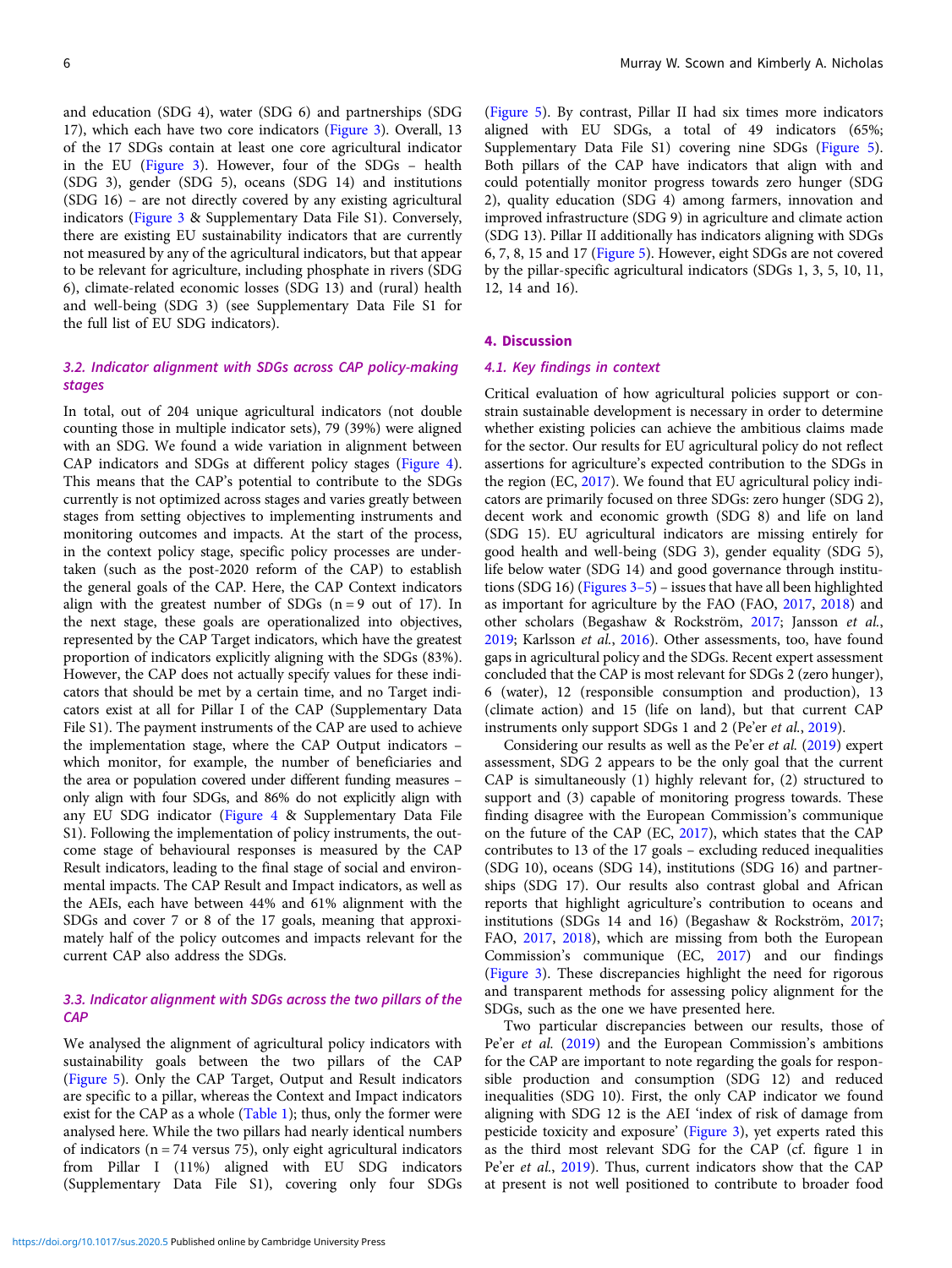<span id="page-6-0"></span>

Fig. 4. Aligning six sets of agricultural indicators (names in orange italics) used to monitor and evaluate the European Union's (EU) Common Agricultural Policy (CAP) with EU Sustainable Development Goals (SDGs) across stages in the policy-making process for the CAP. The structure of the policy process is adapted from Nilsson et al.'s [\(2012\)](#page-10-0) policy coherence framework (stage names capitalized for each box) and described in [Table 2](#page-4-0) and [Figure 2](#page-3-0). Pie charts are scaled to the num-ber of indicators within each set (\*see [Table 1](#page-2-0)) and pie segments relate to the number of indicators that were explicitly aligned to EU SDG indicators. Grey pie sections indicate the proportion of indicators from each set that did not align with any EU SDG indicators, which are often highly CAP-specific indicators. Agri-Environmental Indicators are not specified for different stages of the policy-making process and so are kept separate. Please see Supplementary Data File S1 for the full indicator list.

system sustainability (e.g., through encouraging healthy diets and reducing food waste). Such goals would need to be explicitly implemented in the CAP and other policies, especially under the currently discussed Farm to Fork Strategy, which aims to improve food value chains, help farmers create sustainable as well as productive agricultural systems, reduce chemical use and food waste and promote affordable and healthy food for all consumers (EC, [n.d.b\)](#page-9-0). Associated indicators would also be required to ensure the effective contribution of such relevant policies in order to support SDG 12.

Second, while we found indicators relating to reduced inequalities (SDG 10) in the CAP Context and Impact indicators, including a measure of purchasing power in rural areas, the European Commission's communique (EC, [2017\)](#page-9-0) neglects this SDG from their ambitions for the CAP. Agricultural 'exceptionalism' (i.e., the belief that agriculture is fundamentally different from other sectors) is used to justify the structure of instruments (e.g., direct payments) under the CAP and has led to limited integration with other policies (Alons, [2017\)](#page-9-0). On the flipside, direct payments based on land area lead to inequity among CAP payment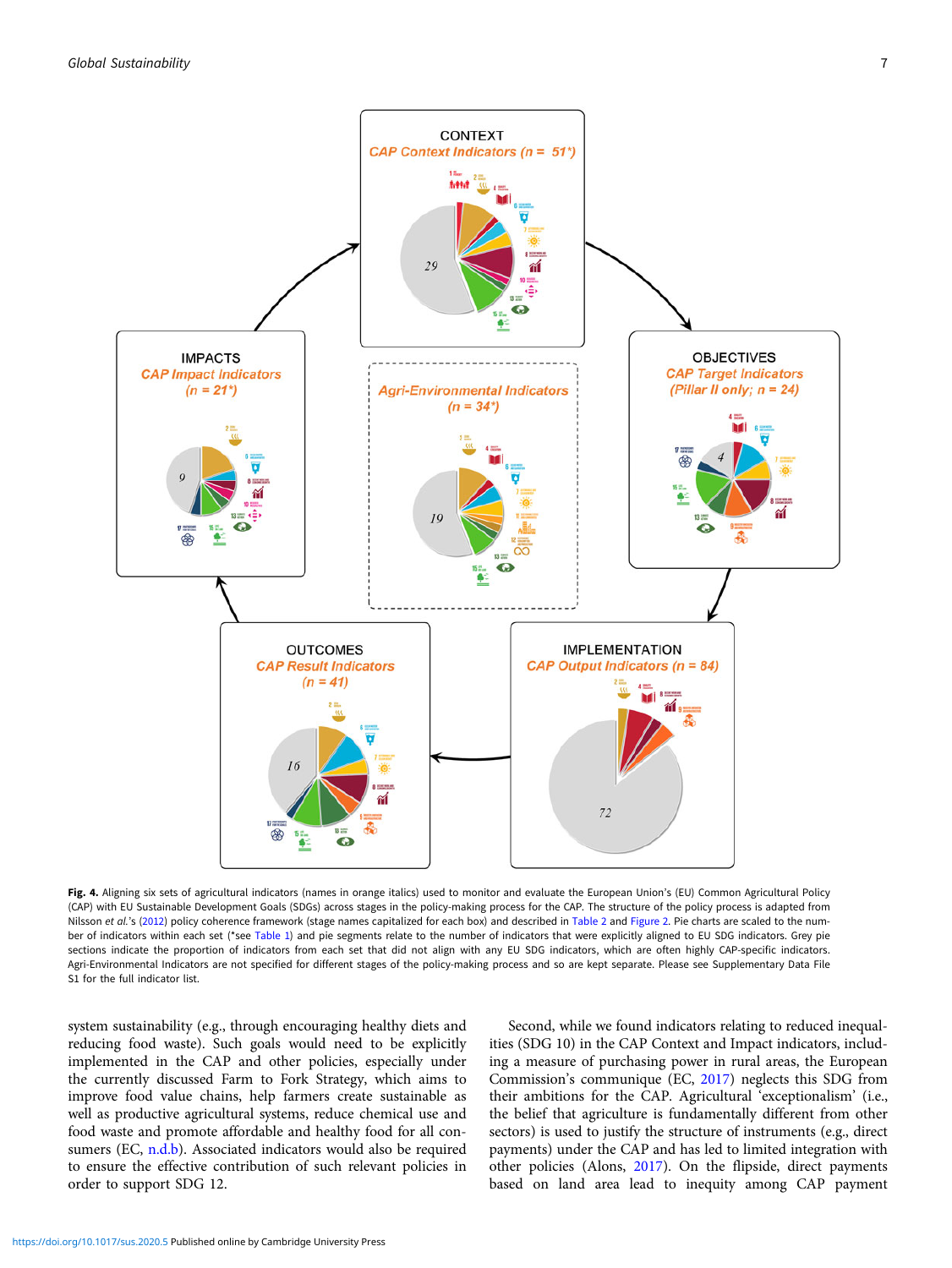<span id="page-7-0"></span>

Fig. 5. Proportion of pillar-specific agricultural indicators for the Common Agricultural Policy (CAP) aligned with European Union Sustainable Development Goal (SDG) indicators within the two pillars of the CAP. Pillar I (direct support, market measures and horizontal aspects) is dominated by CAP Output indicators and has only 11% indicator alignment across only four SDGs. By contrast, Pillar II (rural development) indicators are balanced across CAP Target, Output and Result indicators, with 65% aligned across nine SDGs. Note: Sankey diagram block sizes are automatically optimized for visualization and not precisely to scale; the number of indicators in each block is given for clarity.

recipients, with 32% of payments going to only the top 1.8% of recipients (Pe'er et al., [2019](#page-10-0)). Given broad social concern with increasing inequalities and failures of the CAP to address them, we believe it is important for sectors, including agriculture, to make SDG 10 more prominent in policy and indicators.

### 4.2. Policy recommendations

We identify several priority areas to better align EU agricultural policy and the SDGs. The development of policy indicators for the four missing SDGs [\(Figure 3\)](#page-4-0) is needed if, indeed, agriculture should contribute to all SDGs. Potentially important indicators relate to the good health and well-being of farmers (SDG 3), particularly mental health (Berry et al., [2011;](#page-9-0) Fraser et al., [2005\)](#page-9-0) and serious farm work accidents; gender equality (SDG 5), particularly regarding land tenure (Doss et al., [2017](#page-9-0); FAO, [2011](#page-9-0)); coastal nutrient pollution from fertilizer runoff (SDG 14; Jansson et al., [2019;](#page-9-0) Karlsson et al., [2016](#page-9-0)); and good governance of the vast CAP expenditure (SDG 16; EC, [2018a](#page-9-0)). However, it is important to recognize that not all elements of the CAP must align with the global SDGs, because the CAP has additional important EU priorities beyond the SDGs (e.g., maintenance of grassland, young farmers and small farms), which should not be disregarded as existing policies are increasingly directed towards achieving the SDGs.

There is also a need for more indicators to assess responsible consumption and production (SDG 12) throughout the broader

food system, including for food waste (Pe'er et al., [2017\)](#page-10-0) and for how well the food production incentivized under the CAP aligns with healthy diets that lower nutrition-related diseases (Recanati et al., [2019\)](#page-10-0) and supports both health and environmental goals (Willett et al., [2019\)](#page-10-0). In order to support achieving the SDGs, these indicators may need to be explicitly assessed as impacts of European agriculture and agricultural policy, or else be considered specifically in other sectors – the Farm to Fork Strategy (EC, [n.d.b](#page-9-0)) needs to play a role here in coordinating across sectors in the food system.

Our results identify systemic weaknesses in the current CAP monitoring and evaluation framework that must be addressed for the post-2020 CAP to support the SDGs. Relevant indicators are necessary but not sufficient to achieve the desired goals. We found that the indicators for stages at the beginning and end of (one cycle of) the CAP policy-making process [\(Figure 4\)](#page-6-0) are reasonably well aligned with the SDGs, but that implementation of the policy through CAP payment instruments (Output indicators) diverges from the SDGs. This should be a reason for concern because it implies that once objectives are defined, there are insufficient instruments and budgets to implement them and insufficient or non-existent indicators to monitor (some of) the impacts until it is too late.

Pe'er et al. [\(2019](#page-10-0)) also found current CAP payment instruments to be concentrated on only one of the nine proposed post-2020 CAP goals, providing little support for the SDGs. Under the proposed post-2020 CAP, Member States will be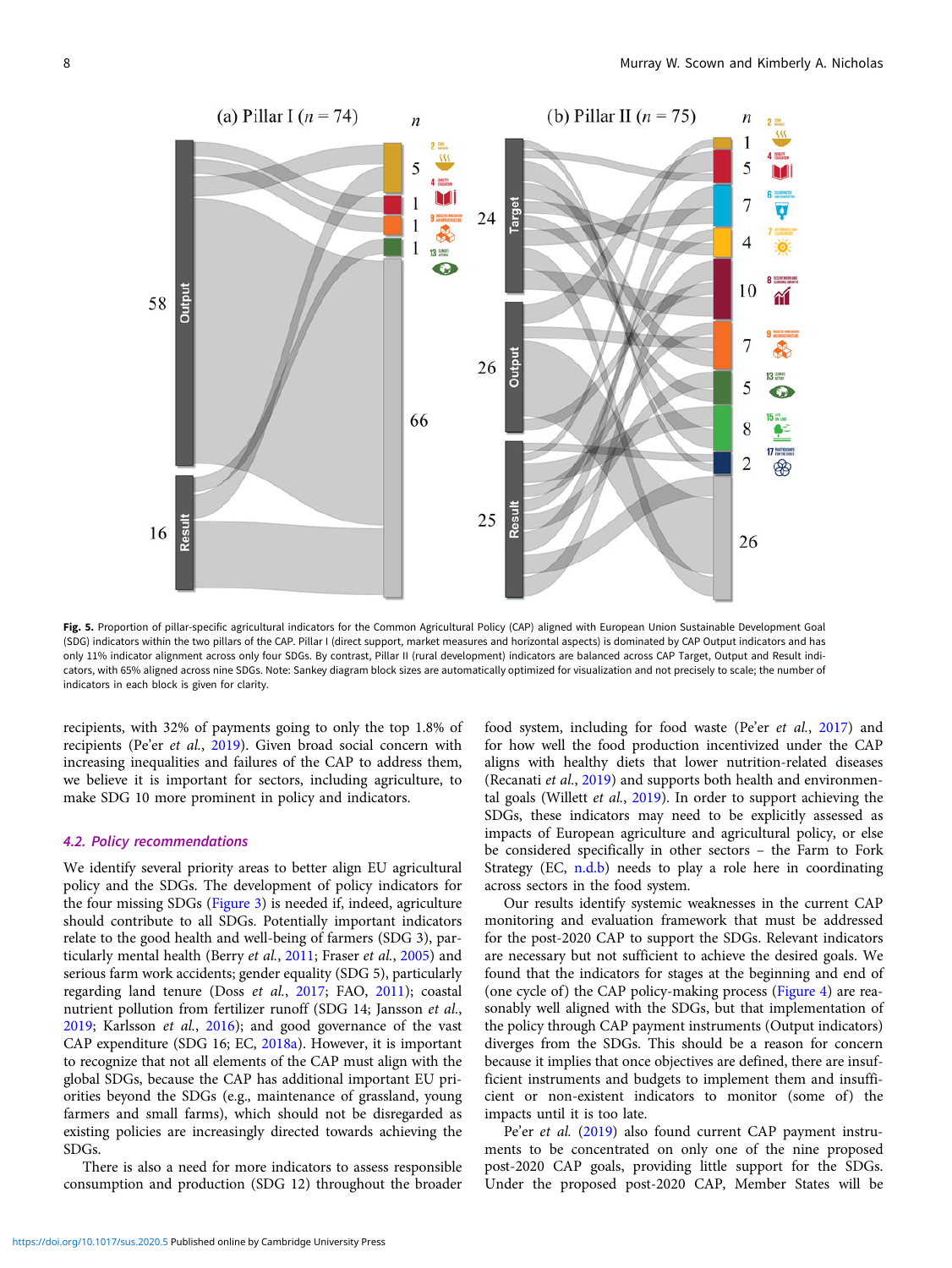required to develop their own strategic plans and, along with the European Commission, must establish a performance framework for the monitoring, reporting and evaluation of CAP implementation (CEU, [2019](#page-9-0)). We therefore recommend the development of clear targets to be met that are in line with the SDGs (Lafortune & Schmidt-Traub, [2018](#page-9-0)), especially for Pillar I of the CAP, which should then be used to realign policy instruments and implementation towards achieving the SDGs (and towards all of the future CAP's nine goals; cf. Pe'er et al., [2019\)](#page-10-0). Consistent alignment of indicators across different stages of the policy-making process would also help us to evaluate whether CAP objectives, payments through policy instruments and associated outcomes achieve their desired impacts, which is necessary for moving to a results-based CAP as planned. In order to do so, regular timely updates to the data for relevant indicators must be made publicly available on a consistent platform.

### 4.3. Limitations

We have analysed only direct alignment between the CAP indicators and the SDGs, but policy instruments to achieve a particular agricultural objective may indirectly support or conflict with the SDGs. For example, 16 CAP Output indicators that do not explicitly align with an EU SDG indicator exist under the greening measure of the CAP (e.g., number of hectares of arable land subject to crop diversification), and these factors are relevant for soils and biodiversity (part of SDG 15). Consequently, we may slightly underestimate the alignment between the CAP and the SDGs by not considering these indirect links. Nonetheless, we believe this does not change our overall findings, which agree with other scholars that the CAP's potential for the SDGs is currently limited (Navarro & López-Bao, [2019;](#page-9-0) Pe'er et al., [2019](#page-10-0)).

Trade-offs among competing goals are also common in agriculture (Kanter et al., [2018\)](#page-9-0). Understanding whether indicators are positively or negatively correlated with each other is important for identifying and balancing such trade-offs (Lusseau & Mancini, [2019\)](#page-9-0). Thus, indicators of outcomes in agricultural systems should not be assessed individually but rather systematically, considering interactions among indicators and their underlying causes. We suggest future research does so using a transparent and replicable method, as we have done here, ideally based on quantitative data for observed trends in the indicators (e.g., from Eurostat) rather than only on expert opinion (e.g., compare the quantitative and transparent method of Lusseau & Mancini, [2019,](#page-9-0) to the qualitative and subjective method of Nilsson et al., [2016\)](#page-10-0).

Our analysis of existing policy indicators of sustainability extends beyond agriculture in Europe. For example, scholars have warned of the CAP potentially constraining global development goals by preventing developing countries from competing in the EU market (Cantore et al., [2011\)](#page-9-0). This could be evaluated by further analysis of one of the two indicators we identified in the CAP indicators relating to partnerships for the goals (SDG 17): agricultural trade balance between different import/export geographical areas (CAP Impact indicator I.06). Similarly, the consideration of spill-over effects in other regions and sectors is essential for monitoring progress towards the SDGs (Lafortune & Schmidt-Traub, [2018](#page-9-0)). Monitoring of CAP indicators alongside international agricultural and trade indicators (e.g., those of the FAO) would be required in order to evaluate whether such effects are occurring and whether the CAP is facilitating or inhibiting the achievement of the SDGs globally.

One limitation of using sectoral policy indicators is that it might oppose part of the SDGs' purpose as a holistic strategy (Biermann et al., [2017](#page-9-0); OECD, [2016\)](#page-10-0). However, a key feature of the SDGs is that governments have flexibility in how they are implemented nationally (Biermann et al., [2017](#page-9-0)), which incentivizes the use of existing policies (and their established indicators), rather than the lengthy and proliferating development of new indicators (Reyers et al., [2017](#page-10-0)). Sectoral policies will not become obsolete under the SDGs, so it is imperative that scholars and policy-makers adopt systems approaches to analysing interactions among indicators from established sectoral monitoring processes (see Kanter et al., [2018](#page-9-0); Pradhan et al., [2017](#page-10-0); Reyers et al., [2017](#page-10-0); Scown et al., [2019](#page-10-0)).

Another limitation of applying our method for indicator-based policy SDG assessment may be a potential lack of available indicators in some sectors and regions, since a well-developed and comprehensive policy indicator framework such as that for the EU's CAP (established in 1962) is by no means the norm globally. However, nations currently lacking such indicator frameworks are presented with the opportunity and support for their development under the SDG strategy (UN, [2015\)](#page-10-0), which should help align national sectoral policies with the SDGs by design. We would encourage such efforts to make use of our method to align indicators with SDGs from the beginning in order to efficiently work backwards from desired policy impacts so as to inform policy formulation and associated indicator selection.

#### 5. Conclusion

We have presented a rigorous, quantitative method to systematically and transparently evaluate sectoral alignment with the SDGs using existing policy indicators. In order to enable transparent and objective alignment of sectoral policies to the SDGs, we suggest evaluation throughout the entire policy-making process using measurable indicators, which are publicly accessible in a timely manner. We encourage the use of measurable indicators because they provide the empirical evidence of trends in policy outcomes and impacts (sensu Nilsson et al., [2012\)](#page-10-0) to quantitatively evaluate whether implementing existing policies will achieve their stated goals and objectives. This would also support the development of so-called SMART targets to enable successful implementation of actionable policies (see Green et al., [2019\)](#page-9-0). Our approach could be applied by scholars and policy-makers in order to critically evaluate sectoral contributions to sustainability at any policy scale (e.g., businesses, cities, nations, regions). We have initially demonstrated our approach for the agricultural sector in the EU using the CAP and related indicator sets. Despite the EU's commitment to being a world leader in achieving the SDGs, we have identified the omission of indicators for important SDGs, the poor alignment of existing CAP funding instruments with the SDGs and the lack of clear values to be met for Target indicators as key concerns for agriculture's contribution to achieving the SDGs in the EU. Future work should complete a stocktake of other nations' and regions' policy priorities – in agriculture and other sectors – to ensure that the cumulative contributions will address key global challenges, including biodiversity loss, climate change and inequality, as well as to quantify the trade-offs among goals that must be managed and the synergies that can be leveraged in pursuing sustainable development.

Supplementary material. To view supplementary material for this article, please visit [https://doi.org/10.1017/sus.2020.5.](https://doi.org/10.1017/sus.2020.5)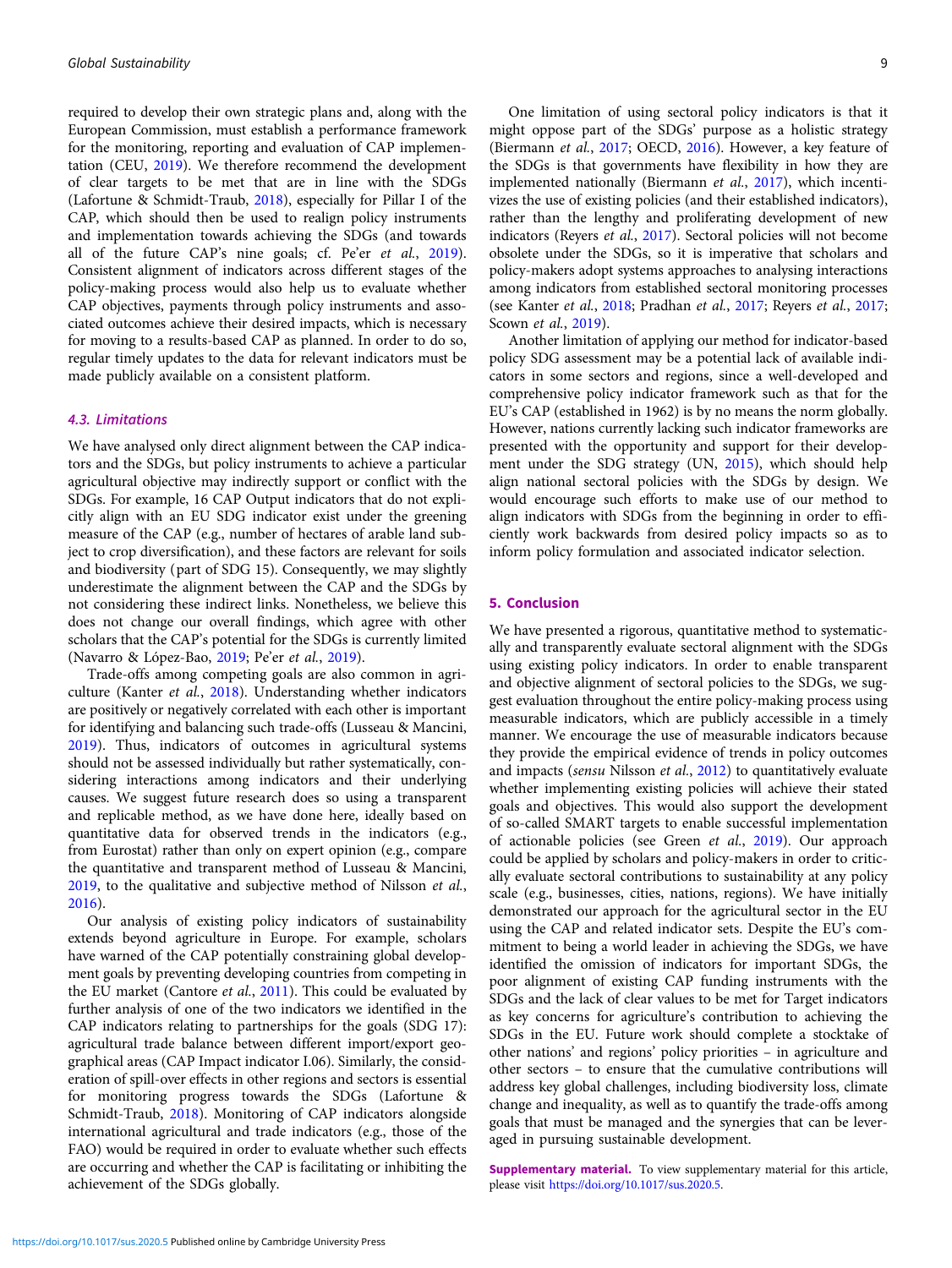<span id="page-9-0"></span>Supplementary Data File S1 contains a full list of EU SDG and agricultural indicators used and analysis results.

Acknowledgements. The authors wish to thank Guy Pe'er and an anonymous reviewer, whose comments on a previous version greatly improved the article.

Author contributions. MWS conceived and designed the study, assembled and analysed the data and created the visualizations. MWS and KAN wrote and revised the article. KAN obtained the funding supporting the research.

Financial support. This research was supported by the Swedish Research Council Grant 2014-5899/E0589901.

Conflict of interest. None.

Ethical standards. This research and article complies with Global Sustainability's publishing ethics guidelines.

Research transparency and reproducibility. All information necessary to reproduce the results are provided in the Supplementary Material.

#### References

- Alons, G. (2017). Environmental policy integration in the EU's Common Agricultural Policy: greening or greenwashing? Journal of European Public Policy, 24(11), 1604–1622.
- Begashaw, B., & Rockström, J. (2017). The African Dialogue on the World in 2050. Co-Chairs' Summary Report. SwedBio, Stockholm Resilience Centre.
- Berry, H. L., Hogan, A., Owen, J., Rickwood, D., & Fragar, L. (2011). Climate change and farmers' mental health: risks and responses. Asia Pacific Journal of Public Health, 23(Suppl. 2), 119S–132S.
- Biermann, F., Kanie, N., & Kim, R. E. (2017). Global governance by goalsetting: the novel approach of the UN Sustainable Development Goals. Current Opinion in Environmental Sustainability, 26–27, 26–31.
- Campbell, B. M., Hansen, J., Rioux, J., Twomlow, S., & Wollenberg, E. (2018). Urgent action to combat climate change and its impacts (SDG 13): transforming agriculture and food systems. Current Opinion in Environmental Sustainability, 34, 13–20.
- Cantore, N., Page, S., & te Velde, D. W. (2011). Making the EU's Common Agricultural Policy Coherent with Development Goals. Overseas Development Institute.
- CEU (2019). Proposal for a Regulation of the European Parliament and of the Council Establishing Rules on Support for Strategic Plans to Be Drawn Up by Member States under the Common Agricultural Policy (CAP Strategic Plans) and Financed by the European Agricultural Guarantee Fund (EAGF) and by the European Agricultural Fund for Rural Development (EAFRD) and Repealing Regulation (EU) No 1305/2013 of the European Parliament and of the Council and Regulation (EU) No 1307/2013 of the European Parliament and of the Council. No. 10103/1/19 REV 1. Council of the European Union.
- Conley, D. J., Paerl, H. W., Howarth, R. W., Boesch, D. F., Seitzinger, S. P., Havens, K. E., …, Likens, G. E. (2009). Controlling eutrophication: nitrogen and phosphorus. Science, 323(5917), 1014–1015.
- DeClerck, F. A. J., Jones, S. K., Attwood, S., Bossio, D., Girvetz, E., Chaplin-Kramer, B., …, Zhang, W. (2016). Agricultural ecosystems and their services: the vanguard of sustainability? Current Opinion in Environmental Sustainability, 23, 92–99.
- Doss, C., Meinzen-Dick, R., Quisumbing, A., & Theis, S. (2017). Women in agriculture: four myths. Global Food Security, 16, 69–74.
- EC (2017). The Future of Food and Farming. European Commission. Retrieved from [https://ec.europa.eu/transparency/regdoc/rep/1/2017/EN/](https://ec.europa.eu/transparency/regdoc/rep/1/2017/EN/COM-2017-713-F1-EN-MAIN-PART-1.PDF) [COM-2017-713-F1-EN-MAIN-PART-1.PDF](https://ec.europa.eu/transparency/regdoc/rep/1/2017/EN/COM-2017-713-F1-EN-MAIN-PART-1.PDF)
- EC (2018a). Implementing the Sustainable Development Goals through the Next Multi-Annual Financial Framework of the European Union, Advisory Report to the European Commission by the Multi-Stakeholder Platform on the Implementation of the Sustainable Development Goals in the EU. European Commission.
- EC (2018b). SWD(2018) 301 Final Part 3/3: Impact Assessment Accompanying the Documents {COM(2018) 392 final} – {COM(2018) 393 final} – {COM (2018) 394 final}. European Commission.
- EC (n.d.a). CAP Monitoring and evaluation indicators. European Commission. Retrieved from [https://ec.europa.eu/agriculture/cap-indicators\\_en](https://ec.europa.eu/agriculture/cap-indicators_en)
- EC (n.d.b). Farm to Fork strategy for sustainable food. European Commission. Retrieved from [https://ec.europa.eu/food/farm2fork\\_en](https://ec.europa.eu/food/farm2fork_en)
- ECA (2018). Future of the CAP. European Court of Auditors. Retrieved from [https://www.eca.europa.eu/Lists/ECADocuments/Briefing\\_paper\\_CAP/](https://www.eca.europa.eu/Lists/ECADocuments/Briefing_paper_CAP/Briefing_paper_CAP_EN.pdf) [Briefing\\_paper\\_CAP\\_EN.pdf](https://www.eca.europa.eu/Lists/ECADocuments/Briefing_paper_CAP/Briefing_paper_CAP_EN.pdf)
- EESC (2017). The EU must become the world leader in meeting SDGs [press release]. European Economic and Social Committee. Retrieved from [https://](https://www.eesc.europa.eu/en/news-media/press-releases/eu-must-become-world-leader-meeting-sdgs) [www.eesc.europa.eu/en/news-media/press-releases/eu-must-become-world](https://www.eesc.europa.eu/en/news-media/press-releases/eu-must-become-world-leader-meeting-sdgs)[leader-meeting-sdgs](https://www.eesc.europa.eu/en/news-media/press-releases/eu-must-become-world-leader-meeting-sdgs)
- Eurostat (2018a). Agri-Environmental Indicators fact sheets. European Commission. Retrieved from [http://ec.europa.eu/eurostat/statistics-explained/](http://ec.europa.eu/eurostat/statistics-explained/index.php?title=Agri-environmental_indicators_-_fact_sheets#Policy_background) [index.php?title=Agri-environmental\\_indicators\\_-\\_fact\\_sheets#Policy\\_back](http://ec.europa.eu/eurostat/statistics-explained/index.php?title=Agri-environmental_indicators_-_fact_sheets#Policy_background) [ground](http://ec.europa.eu/eurostat/statistics-explained/index.php?title=Agri-environmental_indicators_-_fact_sheets#Policy_background)
- Eurostat (2018b). EU SDG Indicator Set 2018. European Commission. Retrieved from [http://ec.europa.eu/eurostat/documents/276524/7736915/EU+](http://ec.europa.eu/eurostat/documents/276524/7736915/EU+SDG+indicator+set+2018+-+public+web+version+with+cover+note/c86cd681-a537-4f0c-9680-197f04888f12) [SDG+indicator+set+2018+-+public+web+version+with+cover+note/c86cd681](http://ec.europa.eu/eurostat/documents/276524/7736915/EU+SDG+indicator+set+2018+-+public+web+version+with+cover+note/c86cd681-a537-4f0c-9680-197f04888f12) [a537-4f0c-9680-197f04888f12](http://ec.europa.eu/eurostat/documents/276524/7736915/EU+SDG+indicator+set+2018+-+public+web+version+with+cover+note/c86cd681-a537-4f0c-9680-197f04888f12)
- Eurostat (n.d.). Agri-Environmental Indicators. European Commission. Retrieved from [http://ec.europa.eu/eurostat/web/agri-environmental-indicators/](http://ec.europa.eu/eurostat/web/agri-environmental-indicators/indicators) [indicators](http://ec.europa.eu/eurostat/web/agri-environmental-indicators/indicators)
- FAO (2011). Women in Agriculture: Closing the Gender Gap for Development. Food and Agriculture Organization of the United Nations.
- FAO (2017). Food and Agriculture: Driving Action across the 2030 Agenda for Sustainable Development. Food and Agriculture Organization of the United Nations.
- FAO (2018). Transforming Food and Agriculture to Achieve the SDGs: 20 Interconnected Actions to Guide Decision-Makers. Food and Agriculture Organization of the United Nations.
- Foley, J. A., DeFries, R., Asner, G. P., Barford, C., Bonan, G., Carpenter, S. R., …, Gibbs, H. K. (2005). Global consequences of land use. Science, 309(5734), 570–574.
- Fraser, C., Smith, K. B., Judd, F., Humphreys, J. S., Fragar, L., & Henderson, A. (2005). Farming and mental health problems and mental illness. International Journal of Social Psychiatry, 51(4), 340–349.
- Green, E. J., Buchanan, G. M., Butchart, S. H., Chandler, G. M., Burgess, N. D., Hill, S. L., & Gregory, R. D. (2019). Relating characteristics of global biodiversity targets to reported progress. Conservation Biology, 33(6), 1360–1369.
- Herrero, M., Thornton, P. K., Gerber, P., & Reid, R. S. (2009). Livestock, livelihoods and the environment: understanding the trade-offs. Current Opinion in Environmental Sustainability, 1(2), 111–120.
- Jansson, T., Höglind, L., Andersen, H. E., Hasler, B., & Gustafsson, B. (2019). The Common Agricultural Policy aggravates eutrophication in the Baltic Sea. Presented at 172nd EAAE Seminar, 28–29 May 2019, Brussels, Belgium.
- Kanter, D. R., Musumba, M., Wood, S. L. R., Palm, C., Antle, J., Balvanera, P., …, Andelman, S. (2018). Evaluating agricultural trade-offs in the age of sustainable development. Agricultural Systems, 163, 73–88.
- Karlsson, M., Gilek, M., & Lundberg, C. (2016). Eutrophication and the ecosystem approach to management: a case study of Baltic Sea environmental governance. In M. Gilek, M. Karlsson, S. Linke, K. Smolarz (eds), Environmental Governance of the Baltic Sea, pp. 21–44. Springer.
- Lafortune, G., & Schmidt-Traub, G. (2018). Study on Exposing EU Policy Gaps to Address the Sustainable Development Goals. European Economic and Social Committee.
- Lusseau, D., & Mancini, F. (2019). Income-based variation in Sustainable Development Goal interaction networks. Nature Sustainability, 2(3), 242–247.
- Matthews, A. (2018). The EU's Common Agricultural Policy Post 2020: Directions of Change and Potential Trade and Market Effects. International Centre for Trade and Sustainable Development (ICTSD).
- May, P. J., Sapotichne, J., & Workman, S. (2006). Policy coherence and policy domains. Policy Studies Journal, 34(3), 381–403.
- Navarro, A., & López-Bao, J. V. (2019). EU agricultural policy still not green. Nature Sustainability, 2(11), 990.